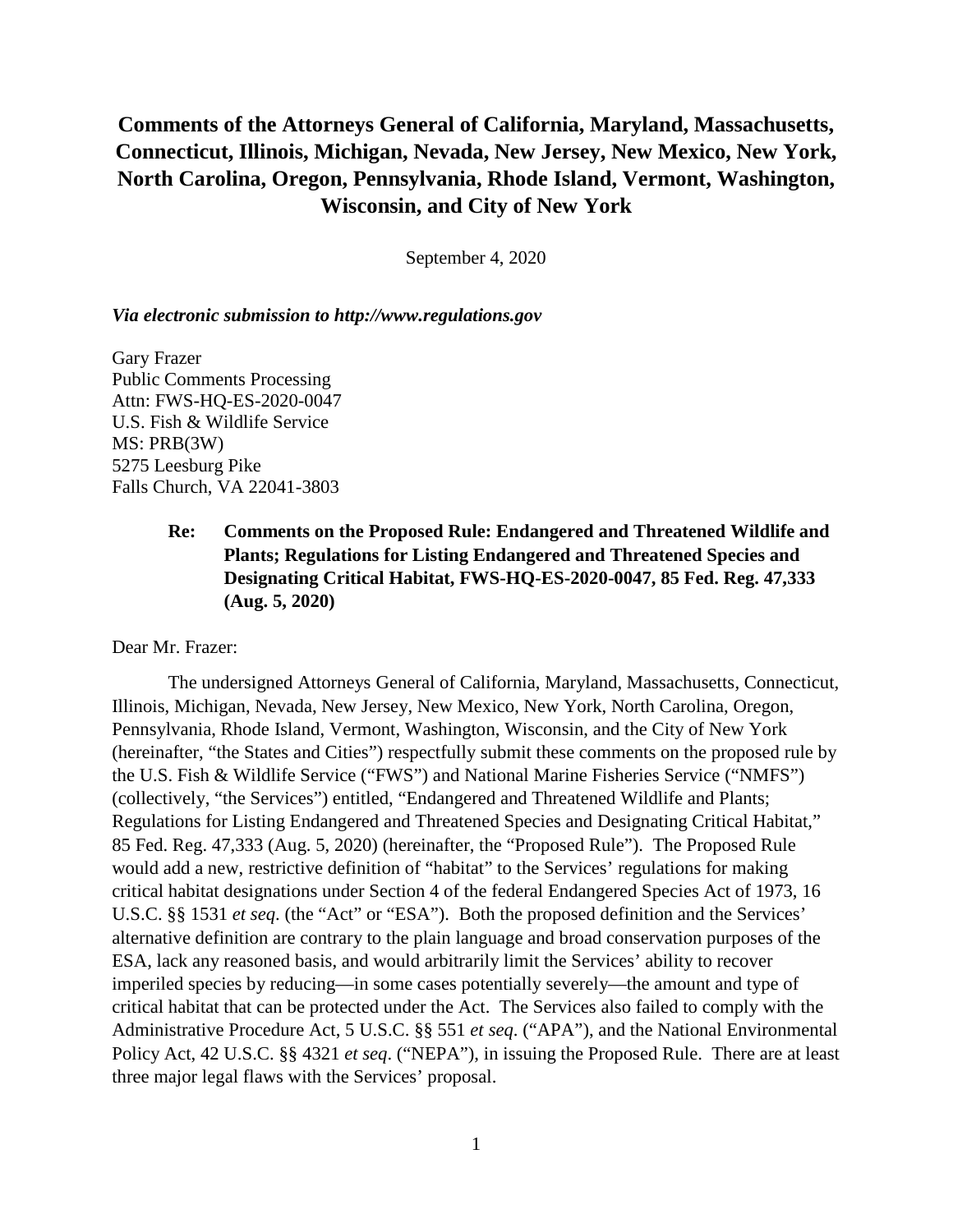First, the Proposed Rule's definition of "habitat" is contrary to the ESA's definition of "critical habitat" and overriding conservation (i.e., species recovery) purpose because it requires species to *currently* "depend upon" certain areas, and further requires that such areas contain "*existing* attributes" to support a species, limitations that undermine the Act's substantive mandates and appear nowhere in the text of statute. This language appears designed to restrict the Services' ability to designate currently unoccupied critical habitat that is essential to species recovery and, in some cases, their very survival. This includes, for example, currently marginal or secondary habitat that, through reasonable restoration efforts, would allow a species to expand into portions of its former range, or areas into which a species may foreseeably need to move in response to new threats posed by climate change. Indeed, these types of scenarios are likely to become even more common in the foreseeable future with increasing human-caused impacts on the survival and recovery of imperiled species.

Second, the Proposed Rule is arbitrary and capricious under the APA because the Services have failed to provide any reasoned explanation for this definition, other than that it is supposedly called for by the U.S. Supreme Court's recent decision in *Weyerhaeuser Co. v U.S. Fish & Wildlife Serv*., 139 S. Ct. 361 (2018). Yet nowhere in that decision did the U.S. Supreme Court attempt to define "habitat" or encourage the Services to promulgate such a restrictive definition to implement the Act. To the contrary, the Court took no issue with the Services' longstanding species-specific approach for defining "habitat," tailored to species' individual life histories, despite extensive briefing on the topic.

Finally, the Services' suggestion that the Proposed Rule is subject to a categorical exclusion under NEPA, or that the Services might complete NEPA review at a later date, is contrary to that statute because the proposal is a major substantive change in the law which is likely to cause significant environmental effects on imperiled species and their habitat.

The States and Cities have significant interests in the conservation of the natural heritage within their borders and are uniquely qualified to evaluate, and demand withdrawal of, the Services' Proposed Rule. Indeed, in many places, these wildlife resources are held in trust by the States and Cities for the benefit of their people. Within the States' and Cities' boundaries, there are hundreds of species listed as endangered or threatened under the ESA, as well as millions of acres of federal public lands, and numerous federal facilities and infrastructure projects that are subject to the ESA's section 7 consultation requirements.

Accordingly, the ESA specifically directs the Services to "cooperate to the maximum extent practicable with the States" in implementing the Act and also gives states a special seat at the table in ensuring the faithful and fully informed implementation of the Act's speciesconservation mandates. 16 U.S.C. § 1535(a). Moreover, the States and Cities seeking to protect their natural resources would need to devote significant resources and institutional capacity to make up for the Services' failure to properly implement the purposes of the ESA. And, as the U.S. Supreme Court has recognized, states are entitled to "special solicitude" in seeking to remedy environmental harms within their territories. *See Massachusetts v. Environmental Prot. Agency*, 549 U.S. 497, 519-22 (2007).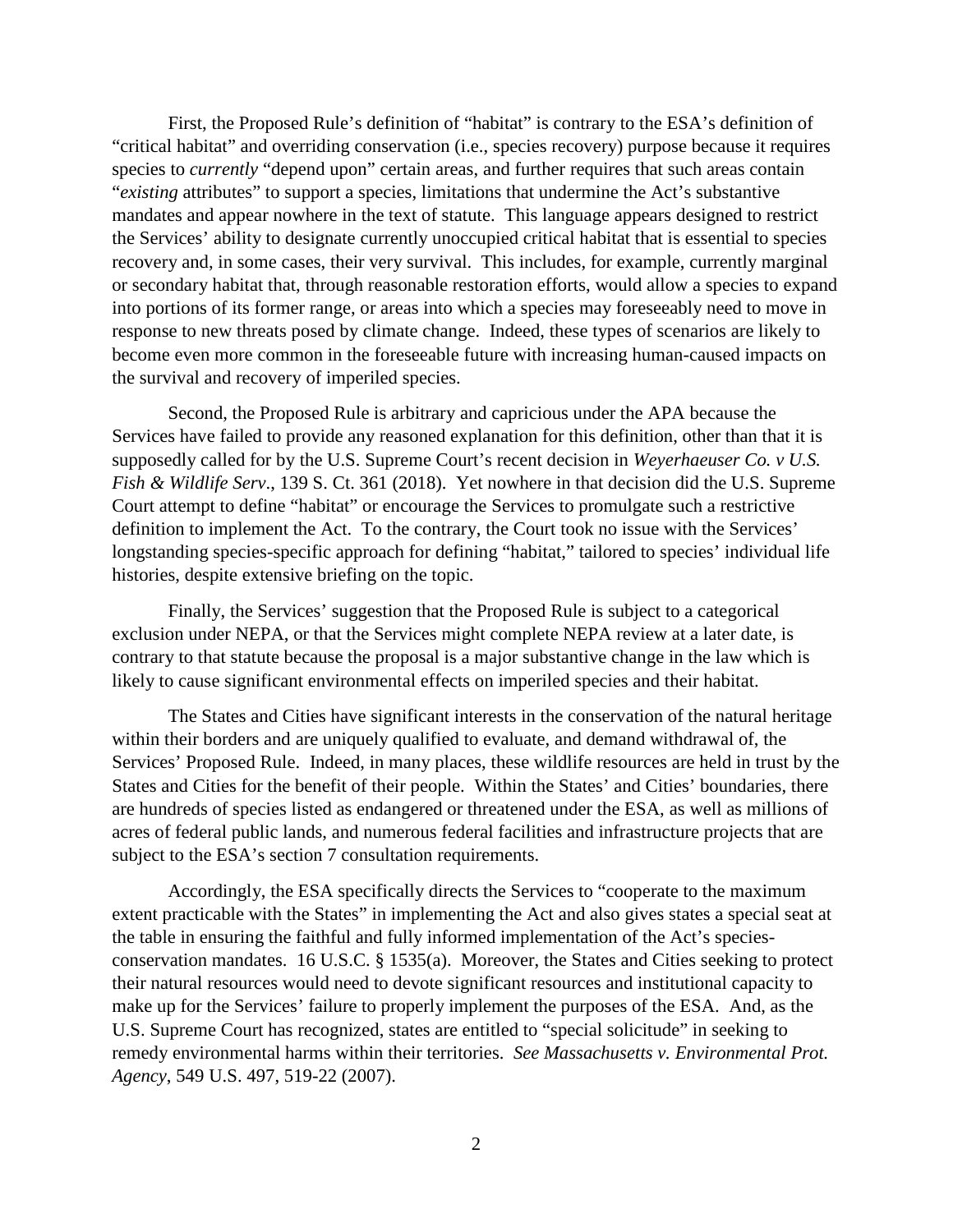For these reasons, the States and Cities urge the Services to withdraw this Proposed Rule and instead fulfill their longstanding statutory obligations to protect and ensure the recovery of endangered and threatened species and their habitat.

### **BACKGROUND**

## **I. The Endangered Species Act.**

Congress enacted the ESA nearly forty-five years ago in a bipartisan effort "to halt and reverse the trend toward species extinction, whatever the cost." *Tennessee Valley Auth. v. Hill*, 437 U.S. 153, 184 (1978); *see* 16 U.S.C. § 1531. The ESA accordingly enshrines a national policy of "institutionalized caution" in recognition of the "overriding need to devote whatever effort and resources [are] necessary to avoid further diminution of national and worldwide wildlife resources." *Hill*, 437 U.S. at 177, 194 (internal quotation omitted). "[T]he language, history, and structure of the [ESA] indicates beyond doubt that Congress intended endangered species to be afforded the highest of priorities." *Id.* at 174; *see also id.* at 194. That pervasive goal "is reflected not only in the stated policies of the Act, but in literally every section of the statute." *Id*. at 184; *see also Babbitt v. Sweet Home Chapter of Cmtys. for a Great Or.*, 515 U.S. 687, 698-99 (1995) (describing broad purposes of Act).

The Act declares that endangered and threatened species of "fish, wildlife, and plants are of esthetic, ecological, educational, historical, recreational, and scientific value to the Nation and its people." 16 U.S.C. § 1531(a)(3). The fundamental purposes of the ESA are to "provide a means whereby the ecosystems upon which endangered … and threatened species depend may be conserved [and] to provide a program for [their] conservation." *Id*. § 1531(b). The Act defines "conservation" broadly as "use of all methods and procedures which are necessary to bring any endangered species or threatened species *to the point at which the measures provided pursuant to this chapter are no longer necessary*." *Id*. § 1532(3) (emphasis added); *see Gifford Pinchot Task Force v. U.S. Fish & Wildlife Serv.*, 378 F.3d 1059, 1070 (9th Cir. 2004) ("[T]he ESA was enacted not merely to forestall the extinction of species … but to allow a species to recover to the point where it may be delisted."); *Sierra Club. v. U.S. Fish & Wildlife Serv.*, 245 F.3d 434, 438 (5th Cir. 2001) ("[T]he objective of the ESA is to enable listed species not merely to survive, but to recover from their endangered or threatened status."). Further, "*every agency of government is committed* to see that those purposes are carried out." *Hill*, 437 U.S. at 184 (*quoting* 119 Cong. Rec. 42913 (1973)) (emphasis in original); *see also* 16 U.S.C. §§ 1531(c),  $1536(a)(1)$ .

As particularly relevant here, Section 4 of the ESA, 16 U.S.C. § 1533, prescribes the process for the Services to list a species as "endangered" or "threatened" within the meaning of the statute, and to designate "critical habitat" for each such species. While the ESA does not define "habitat," the Services' long-held position has been that habitat is best determined on a species-by-species basis in order to account for the divergent types of life histories, behavior patterns, and survival strategies of myriad listed species. *See Weyerhaeuser,* Brief for the Federal Respondents, 2018 WL 3238924, \*\*25-29. The ESA, however, does define "critical habitat" as: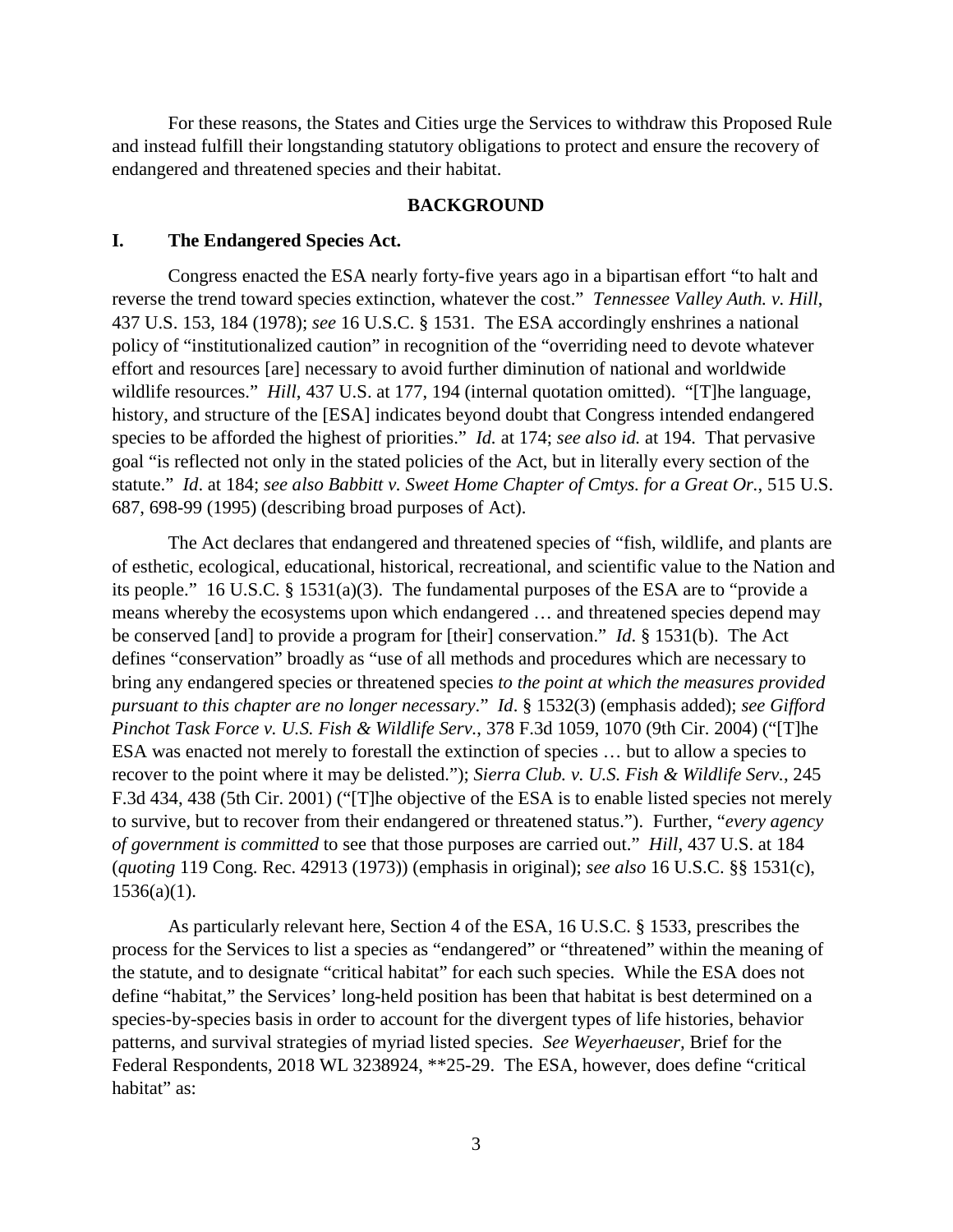- (i) the specific areas *within* the geographical area occupied by the species, at the time it is listed in accordance with the [ESA], on which are found those physical or biological features (I) *essential to the conservation of the species* and (II) which may require special management considerations or protection; and
- (ii) specific areas *outside* the geographical area occupied by the species at the time it is listed ... upon a determination by the Secretary that such areas are *essential for the conservation of the species*.

### 16 U.S.C. § 1532(5)(A) (emphases added).

A critical habitat designation "places conditions on the Federal Government's authority to effect any physical changes to the designated area, whether through activities of its own or by facilitating private development," through issuance of federal permits and licenses. *Weyerhaeuser*, 139 S. Ct. at 365-66. In particular, Section 7 of the ESA, 16 U.S.C. § 1536, requires all federal agencies to "insure" that any action they propose to authorize, fund, or carry out "is not likely to jeopardize the continued existence" of any endangered or threatened species or "result in the destruction or adverse modification of" any designated critical habitat, *id*. § 1536(a)(2). If a federal agency action "may affect" any listed species or critical habitat, the federal action agency must initiate consultation with the relevant Service. *See id.* §§ 1536(b)(3),  $(c)(1)$ .

If the federal action agency or the appropriate Service determines that the action is "likely to adversely affect" a listed species and/or designated critical habitat, the Service must prepare a biological opinion on the effects of the action on the species and/or critical habitat. *Id.* § 1536(b)(3)(A). The Services' biological opinion must determine whether the action is likely to jeopardize the continued existence of any listed species or adversely modify or destroy any designated critical habitat. *Id*. If the Services find jeopardy or adverse modification, the biological opinion must include "reasonable and prudent alternatives" to the agency action that "can be taken by the federal agency or applicant in implementing" the action and that the Secretary believes would avoid jeopardy or adverse modification. *Id*. Finally, the biological opinion must include a written statement (referred to as an "incidental take statement") specifying the impacts of any incidental take on the species, any "reasonable and prudent measures that the [Services] consider [] necessary or appropriate to minimize such impact," and the "terms and conditions" that the agency must comply with in implementing those measures. *Id*. § 1536(b)(4).

## **II. The Proposed Rule.**

The Services' Proposed Rule would add a new, narrow definition of "habitat" for purposes of critical habitat designations under Section 4 of the Act, 16 U.S.C. § 1533. 85 Fed. Reg. at 47,333. In particular, this proposal would define "habitat" as: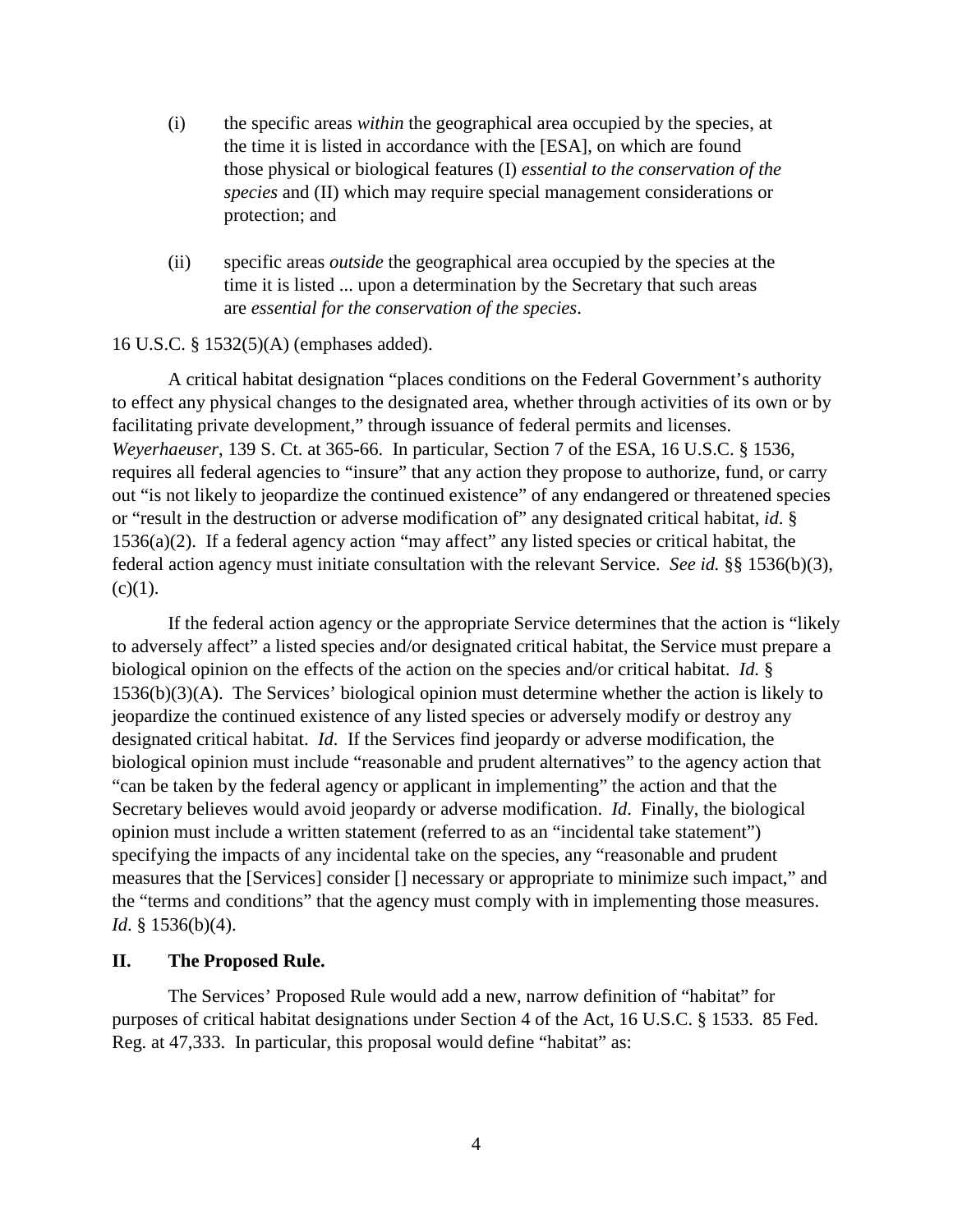The physical places that individuals of a species *depend upon* to *carry out one or more life processes*. Habitat includes areas with *existing* attributes that have the capacity to support individuals of the species.

*Id.* at 47,334 (emphases added). The Services also request comment on an alternative definition that would define "habitat" as:

The physical places that individuals of a species *use to carry out one or more life processes*. Habitat includes areas where individuals of the species do not presently exist but have the capacity to support such individuals, only where the necessary attributes to support the species *presently exist*.

#### *Id*. (emphases added).

While the Services note that the ESA and its implementing regulations have never previously included a definition of "habitat," they claim that this proposal is necessary to respond to the U.S. Supreme Court's recent decision in *Weyerhaeuser*. 85 Fed. Reg. at 47,334. In particular, the Services cite the Supreme Court's holding that "Section 4(a)(3)(A)(i) does not authorize the Secretary to designate [an] area as critical habitat unless it is also habitat for the species." 139 S. Ct. at 368.

The Services further "anticipate" that adding this definition of "habitat" will be subject to a categorical exclusion under of the Department of Interior's NEPA implementing regulations, 43 C.F.R. § 46.210(i), and NMFS' similar NEPA procedures. 85 Fed. Reg. at 47,336 (citing NOAA Companion Manual, "Policy and Procedures for Compliance with the National Environmental Policy Act and Related Authorities" (effective Jan. 13, 2017), Appendix E, Categorical Exclusion G7). The Department of Interior regulation provides an exemption for "[p]olicies, directives, regulations, and guidelines: that are of an administrative, financial, legal, technical, or procedural nature; or whose environmental effects are too broad, speculative, or conjectural to lend themselves to meaningful analysis and will later be subject to the NEPA process, either collectively or case-by-case." 43 C.F.R. § 46.210(i). NMFS' NEPA procedures provide a similar exclusion for "preparation of policy directives, rules, regulations, and guidelines of an administrative, financial, legal, technical, or procedural nature." 85 Fed. Reg. at 47,336. The Services also state, however, that they are "continuing to consider the extent to which this proposed regulation may have a significant impact on the human environment," without indicating when and how a final decision will be made. *Id*.

## **COMMENTS ON THE PROPOSED RULE**

Under the APA, courts will set aside an agency action that is "arbitrary, capricious, an abuse of discretion, or otherwise not in accordance with law," or that is "in excess of statutory jurisdiction, authority, or limitations, or short of statutory right." 5 U.S.C. § 706(2)(A), (C). An agency action is arbitrary and capricious where the agency: (i) has relied on factors which Congress has not intended it to consider; (ii) entirely failed to consider an important aspect of the problem; (iii) offered an explanation for its decision that runs counter to the evidence before the agency; or (iv) offered an explanation so implausible that it could not be ascribed to a difference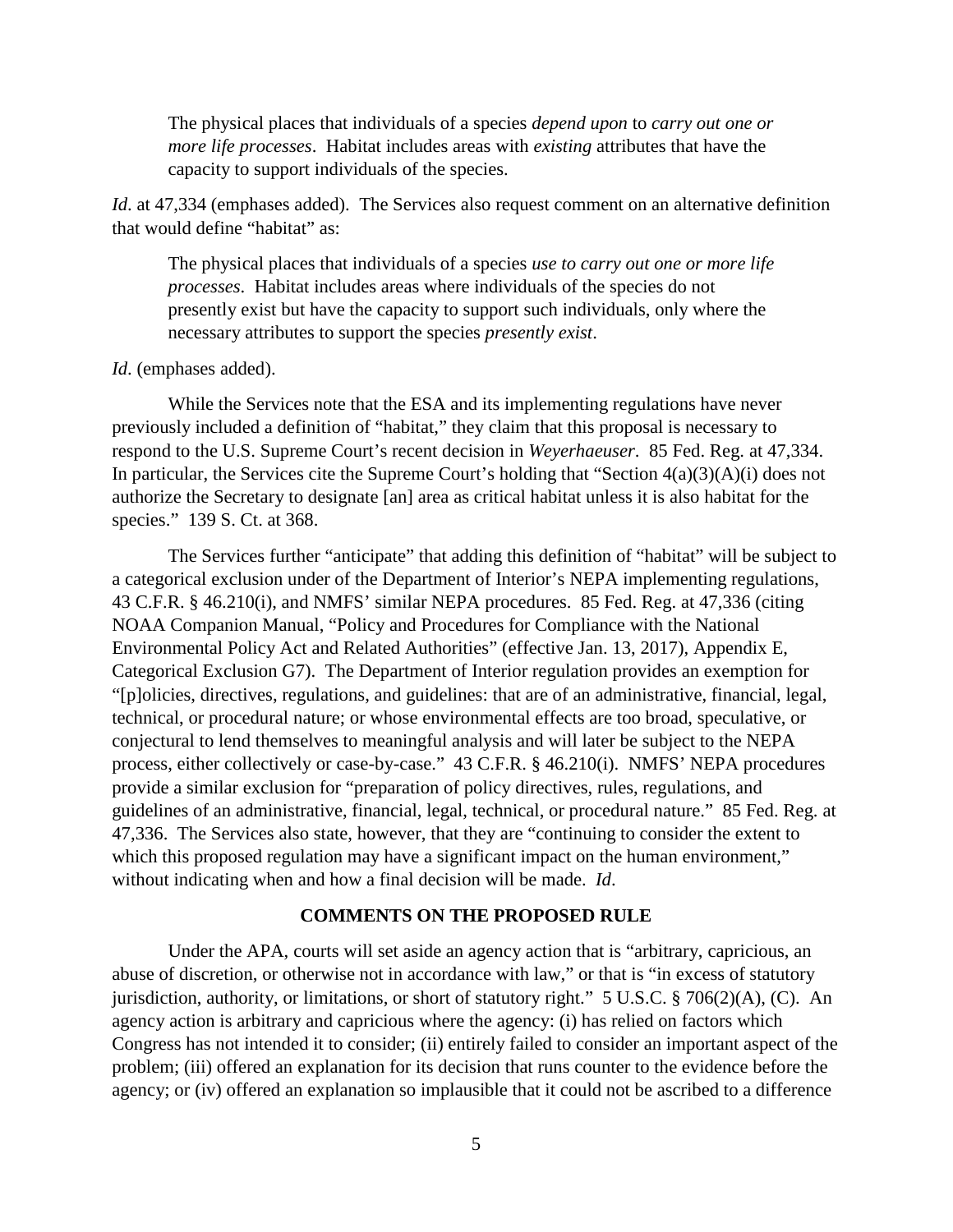of view or the product of agency expertise. *Motor Vehicle Mfrs. Ass'n v. State Farm Mut. Auto. Ins. Co.*, 463 U.S. 29, 43 (1983) ("*State Farm*"). In addition, an agency does not have authority to adopt a regulation that is "manifestly contrary to the statute." *Chevron U.S.A., Inc. v. Natural Res. Def. Council, Inc.*, 467 U.S. 837, 844 (1984). Further, where an agency changes its prior approach, it "must display awareness that it is changing position" and "show that there are good reasons for the new policy," including providing "a reasoned explanation … for disregarding facts and circumstances that underlay or were engendered by the prior policy." *Fed. Comm'cns Comm'n v. Fox Television Stations, Inc*. ("*FCC v. Fox*"), 556 U.S. 502, 515-16 (2009).

Here, for the reasons explained below, the Services' proposed definition of "habitat" is contrary to the plain language and conservation purposes of the ESA, is arbitrary and capricious and in violation of the APA, and fails to consider the significant environmental impacts of this action in violation of NEPA.

## **I. The Services' Proposed Definition of "Habitat" Is Contrary to the Plain Language and Conservation Purposes of the ESA.**

## **A. The Plain Language and Conservation Purposes of the ESA Demand that "Habitat" Be Broadly Interpreted.**

The Proposed Rule is contrary to the plain language and conservation purposes of the ESA, as set forth by Congress and interpreted by the courts and the Services themselves. In particular, the Services' definition of "habitat" conflicts with the statutory definition of "critical habitat" in Section 3(5)(A), 16 U.S.C. § 1532(5)(A), which requires that critical habitat be sufficient to provide for the "conservation" (*i.e*., recovery) of listed species. *See Gifford Pinchot Task Force*, 378 F.3d at 1070 ("[T]he purpose of establishing 'critical habitat' is for the government to carve out territory that is not only necessary for the species' survival but also essential for the species' recovery"). This statutory definition specifically authorizes the designation of unoccupied critical habitat that may be essential for a species' survival and recovery. *See* 16 U.S.C. § 1532(5)(A)(ii). Since "critical habitat" is, by definition, a subset of habitat," *see Weyerhaeuser*, 139 S. Ct. at 368, any proposed definition of 'habitat' must therefore be broader – not more restrictive – than "critical habitat." And the proposed definition conflicts with the fundamental, overarching purposes of the ESA to conserve endangered and threatened species and their habitat. 16 U.S.C. §§ 1531(b), (c), 1536(a)(1).

Courts have interpreted the ESA's definition of "critical habitat" broadly, consistent with the ESA's plain text and the fundamental purposes of critical habitat designation to provide for listed species' eventual recovery.<sup>[1](#page-5-0)</sup> As the Fifth Circuit has explained:

The ESA defines "critical habitat" as areas which are "essential to the conservation" of listed species. "Conservation" is a much broader concept than

l

<span id="page-5-0"></span><sup>&</sup>lt;sup>1</sup> Nothing in the U.S. Supreme Court's decision in *Weyerhaeuser*, as discussed below, overrules these numerous holdings and legal interpretations of the ESA.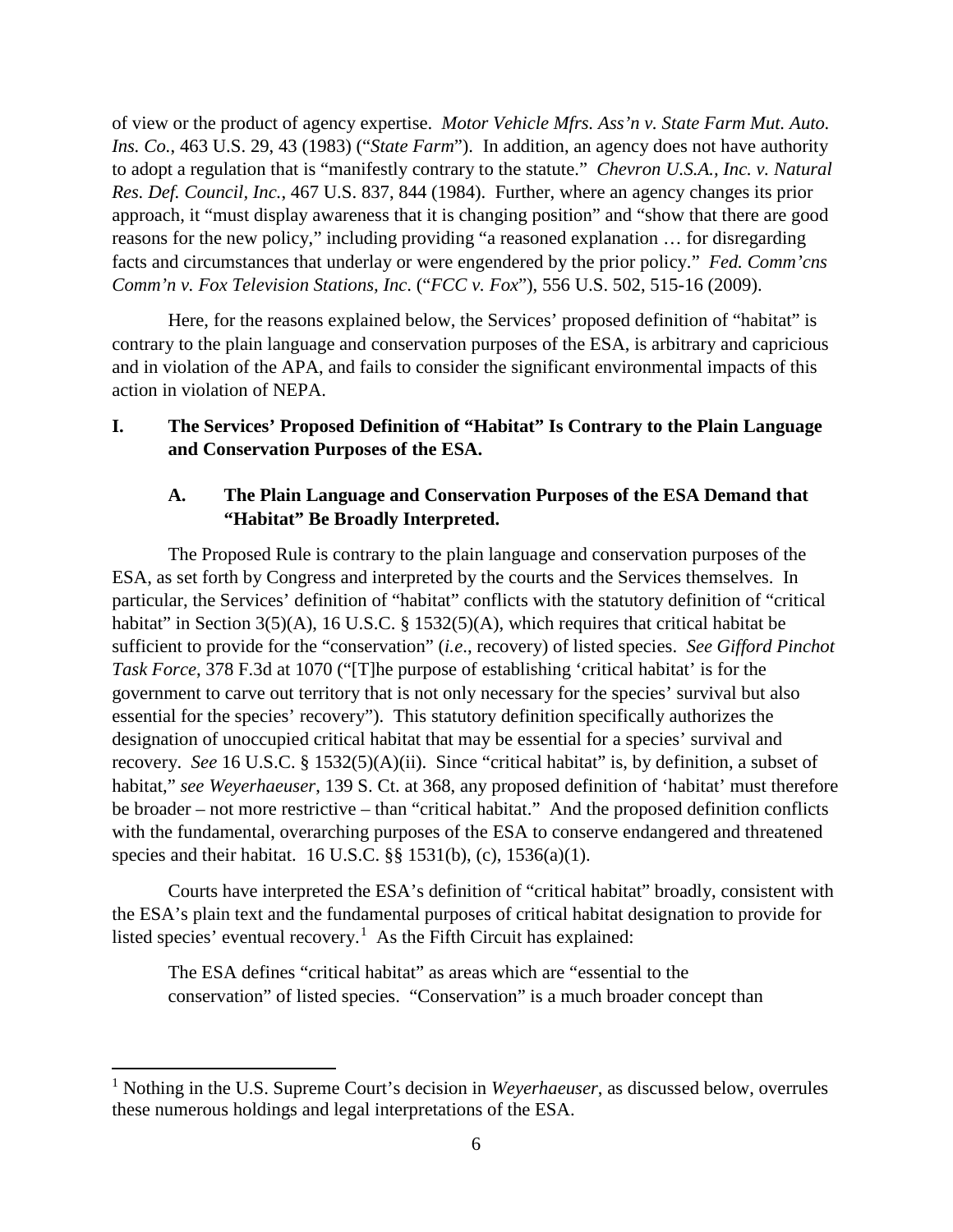mere survival. The ESA's definition of "conservation" speaks to the *recovery* of a threatened or endangered species.

*Sierra Club*, 245 F.3d at 441-42 (*citing* 16 U.S.C. § 1532(5)(A)) (emphasis added). The Ninth Circuit also has recognized that "it is logical and inevitable that a species requires more critical habitat for recovery than is necessary for the species' survival," which necessarily must include potentially suitable habitat areas that the species formerly occupied or may potentially occupy in the future. *Gifford Pinchot Task Force*, 378 F.3d at 1069.

Thus, for example, in *Arizona Cattle Growers' Association v. Salazar*, 606 F.3d 1160 (9th Cir. 2010), the Ninth Circuit upheld a broad interpretation of the ESA's definition of "occupied" critical habitat as not limited strictly to those areas where a species currently "resides," but also as including areas intermittently used by the species for foraging and other activities. *Id.* at 1164-67. The court also held that the definition of critical habitat must be sufficiently broad to account for vastly different life histories of various types of listed species, including wide-ranging, highly mobile, migratory, territorial, non-territorial, and highly dispersed species. *Id*. at 1165-66; *accord Alaska Oil & Gas Ass'n v. Jewell*, 815 F.3d 544, 557- 61 (9th Cir. 2016) (critical habitat may properly include areas beyond just denning sites, such as feeding areas, migration corridors, and resting sites).

Likewise, in *Home Builders Association of Northern Calif. v. U.S. Fish and Wildlife Service*, 616 F.3d 983 (9th Cir. 2010), the Ninth Circuit held that habitat need not contain all "primary constituent elements" in order to be designated as either occupied or unoccupied critical habitat. *Id*. at 990. This is particularly important where the precise location of the habitat may change and be somewhat unpredictable from year to year based on rainfall and other circumstances, as was the situation with the vernal pool complexes at issue in that case. *Id*.

The case law concerning the authorized extent of "unoccupied" critical habitat designations further confirms the broad scope of "critical habitat" that must be designated under the ESA to ensure species recovery. *See Arizona Cattle Growers' Ass'n*, 606 F.3d at 1167 (unoccupied critical habitat includes those areas "suitable for *future* occupancy") (emphasis added); *Bear Valley Mut. Water Co. v. Jewell*, 790 F.3d 977, 994-95 (9th Cir. 2015) (upholding designation of unoccupied critical habitat as essential for the conservation of the Santa Ana sucker fish because such habitat contained feeder streams that were "the primary sources of high quality coarse sediment for the downstream occupied portions of the Santa Ana River"); *New Mexico Farm and Livestock Bureau v. U.S. Dept. of Interior*, 952 F.3d 1216, 1232 (10th Cir. 2020) (critical habitat that is "secondary" and "marginal" nevertheless may be considered critical habitat "essential for the conservation of the species").

Indeed, the Services themselves have repeatedly recognized that habitat restoration is a key component of endangered and threatened species recovery and that such recovery requires *both* protection and restoration of listed species' habitat. For example, the FWS has stated that the "[d]estruction, degradation, and fragmentation of habitat is the driving force behind today's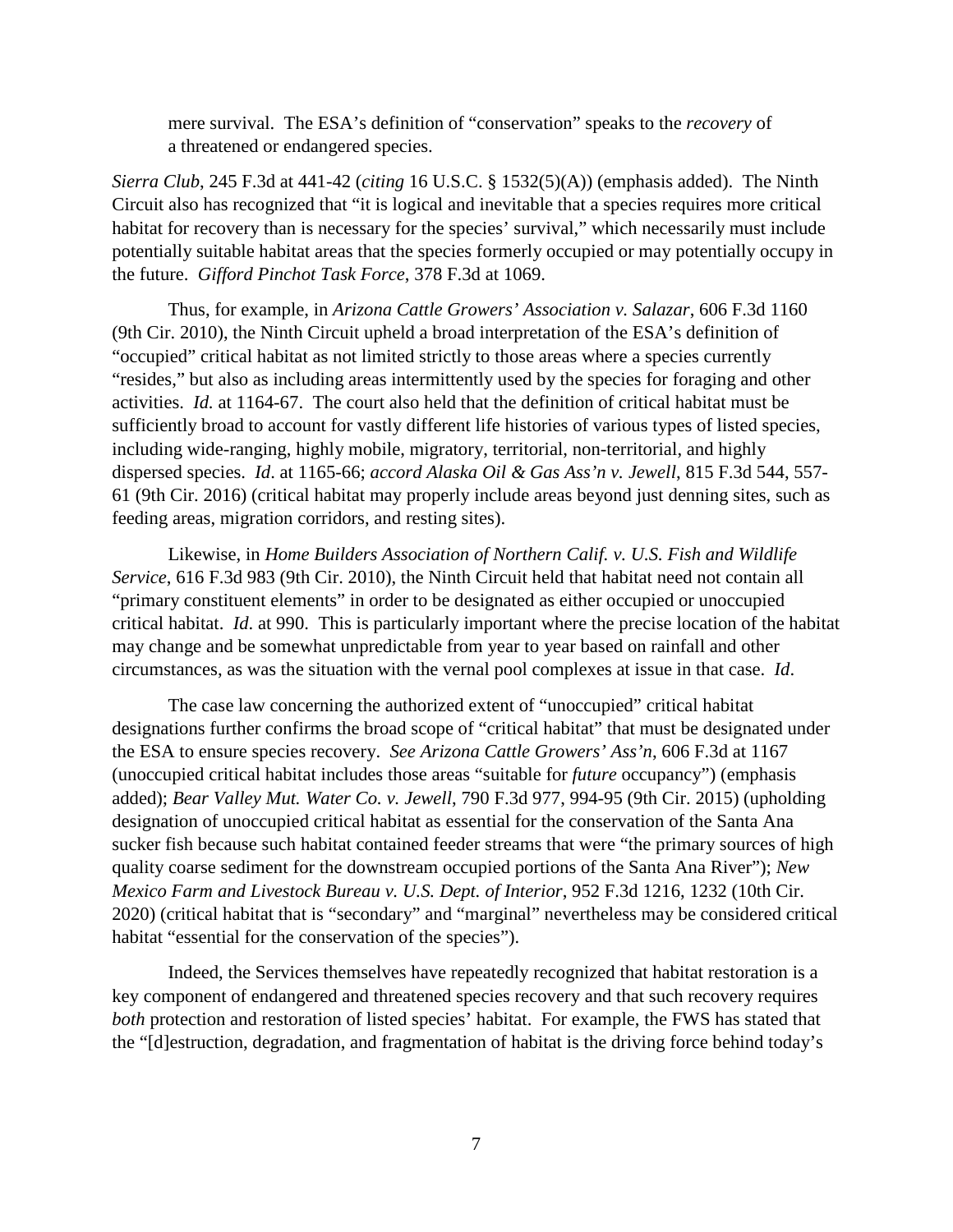decline in species and biodiversity."<sup>[2](#page-7-0)</sup> NMFS similarly has recognized that "[o]ver the past century, habitat loss has been the most common cause of extinction for freshwater fish in the United States. Many saltwater fish are also in decline due to habitat degradation."[3](#page-7-1)

FWS has several programs to restore species habitat, including its "Partners for Fish and Wildlife Program" which "provides technical and financial assistance to landowners interested in restoring and enhancing wildlife habitat on their land."<sup>[4](#page-7-2)</sup> According to FWS, "[s]ince the program's start in 1987, some 50,000 landowners have worked with Partners staff to complete 60,000 habitat restoration projects on 6 million acres."[5](#page-7-3) Similarly, NMFS has regularly highlighted its work to "increase fisheries productivity by restoring coastal habitat and supporting the recovery of protected species that rely on healthy habitat to breed, eat, rest, and grow," and has stated that, since 1992, it has "provided more than \$750 million to implement more [than] 3,300 coastal habitat restoration projects."<sup>[6](#page-7-4)</sup> NMFS works to "restore degraded or injured habitat to ensure fish have access to high quality areas to live" by, among other methods, removing dams and other barriers; reconnecting coastal wetlands, and rebuilding coral and oyster reefs.<sup>[7](#page-7-5)</sup> In sum, the ESA's text and conservation purposes, extensive case law, and the Services themselves confirm that habitat must be broadly construed to promote the survival and recovery of endangered and threatened species.

## **B. The Proposed Rule Unlawfully Restricts the Designation of Critical Habitat and Frustrates the Conservation Purposes of the ESA.**

The Proposed Rule, which will likely result in reduced habitat protections for many endangered and threatened species, would fundamentally undermine the ESA's overarching recovery mandates, for several reasons.

First, and most importantly, the first sentence in the Services' proposed definition of "habitat" threatens to exclude the designation of unoccupied areas as critical habitat, even though designation of such areas is expressly authorized by the text of the ESA and may be essential for a species' survival and recovery. *See* 16 U.S.C. § 1532(5)(A)(ii). The Services' proposed definition of "habitat" would likely exclude areas that are currently marginal or degraded and require some degree of restoration from even being considered as "habitat" in the first instance, and thus would exclude these areas from being eligible for designation as "critical habitat" under the ESA, regardless of their importance for species' survival and recovery.

 $\overline{a}$ 

<span id="page-7-0"></span><sup>2</sup> U.S. Fish & Wildlife Serv., "Habitat," (last updated Sept. 9, 2011),

https://www.fws.gov/habitat/.

<span id="page-7-1"></span><sup>&</sup>lt;sup>3</sup> National Marine Fisheries Serv., "Threats to Habitat," (last updated June 19, 2017), https://www.fisheries.noaa.gov/insight/threats-habitat.

<span id="page-7-2"></span><sup>&</sup>lt;sup>4</sup> U.S. Fish & Wildlife Serv., "Partners," (last updated Jan. 29, 2020),

https://www.fws.gov/partners/.

<span id="page-7-3"></span><sup>5</sup> *Id.*

<span id="page-7-4"></span><sup>6</sup> Nat'l Marine Fisheries Serv., Office of Habitat Conservation,

<span id="page-7-5"></span>https://www.fisheries.noaa.gov/about/office-habitat-conservation.  $^7$  *Id.*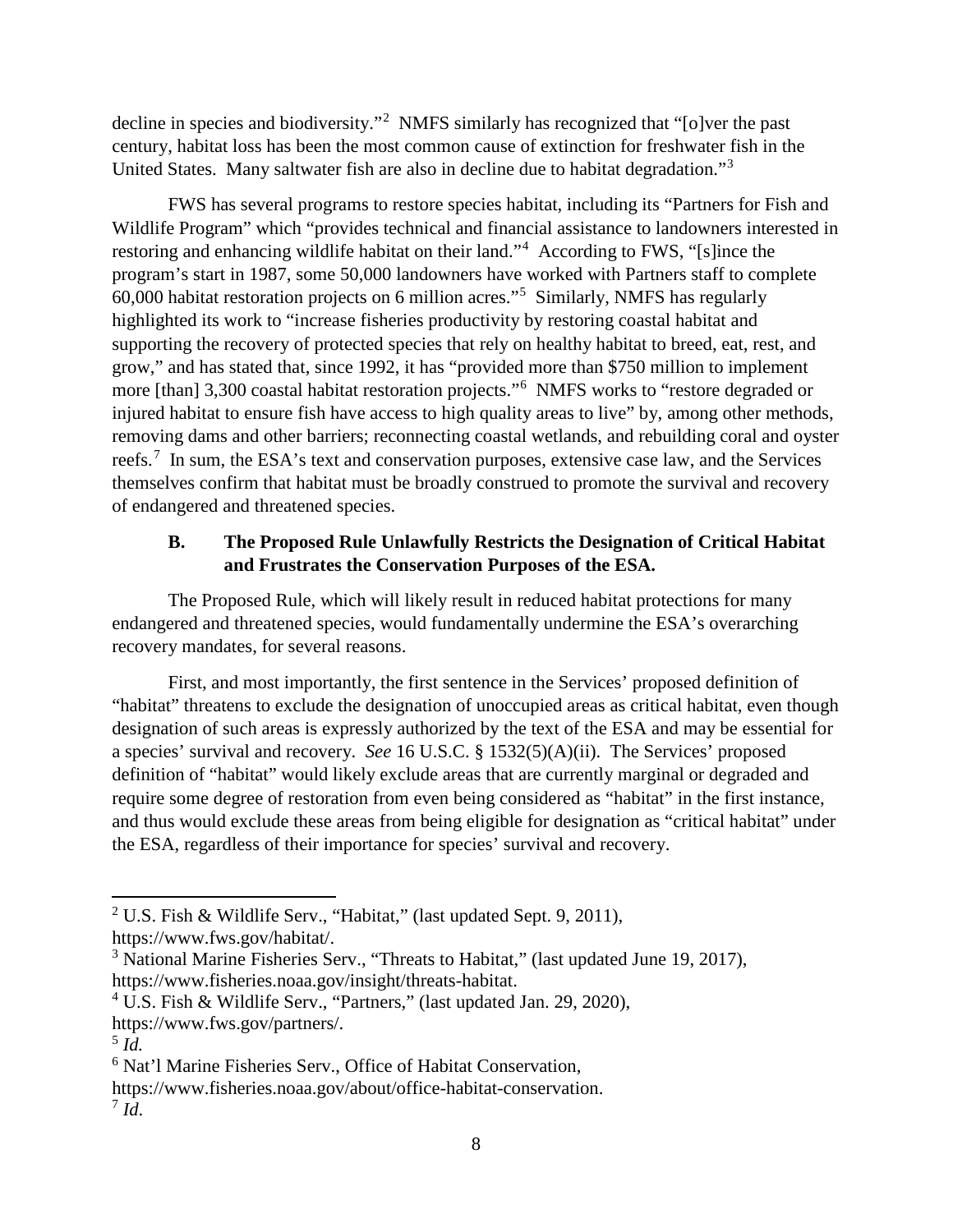Although the Proposed Rule claims that the definition "is written so as to include unoccupied habitat," 85 Fed. Reg. at 47,334, the language of the proposal risks excluding "unoccupied habitat" in many, if not most, situations. In particular, the use of the present tense of "depend upon" to "carry out" one or more life processes in the first sentence logically excludes "physical places" that a species may have *previously* depended upon, including its full historical habitat range. It also logically excludes "physical places" that the species may *subsequently* depend upon following planned or potential habitat restoration efforts, or due to reasonably foreseeable changes in the location, quality, or extent of habitat caused by climate change or other factors.

The second sentence of the proposed definition only confirms this apparent limitation because it contains the "existing attributes" limitation, suggesting that unoccupied areas that could be made suitable through restoration efforts, but which do not currently contain such attributes, could not be considered habitat or, as a result, critical habitat. Furthermore, the second sentence must be read in conjunction with, and is limited by, the "depend upon" and "carry out" language in the first sentence.

For example, a listed salmonid species would not currently "depend upon" a stretch of river that it could no longer reach due to the construction of a dam, even if enabling the species to migrate to that area through fish ladders or other mechanisms could be considered essential to its survival and recovery. Similarly, degraded areas might not *currently* contain sufficient "*existing* attributes" necessary to support a species, even if those sites had planned restoration activities that could provide for such attributes and would support an expansion or reintroduction of the species into that area. Indeed, paradoxically, the Services' misguided definition may even encourage damage to or alteration of important species habitat in an effort to justify *eliminating* the ESA's protection for that habitat.

In this regard, the "alternative" definition offered by the Services may be even more restrictive than the proposed version, and therefore likewise is directly contrary to the ESA. In particular, the reference in the first sentence to "physical places" that species currently "use" to carry out one or more life processes would exclude a species' full historical range or areas that could be restored into suitable habitat, where a species is not currently present or using such areas. 85 Fed. Reg. at 47,334. In addition, the "use" limitation may go even farther than the proposed definition in precluding the Services' ability to designate areas where the species is not currently *physically* present, but which nevertheless are important for species' *current* survival in other areas, such as the feeder streams at issue in the *Bear Valley Mutual Water Company* case.

These inherent limitations in the alternative definition are further reinforced by the second sentence limiting "habitat" to areas "where the necessary attributes to support the species *presently* exist." 85 Fed. Reg. at 47,334. Similar to the proposed definition, this would unlawfully restrict the Services' ability to designate habitat that would require restoration or other changes to provide such attributes that a species may depend upon for its future survival or recovery.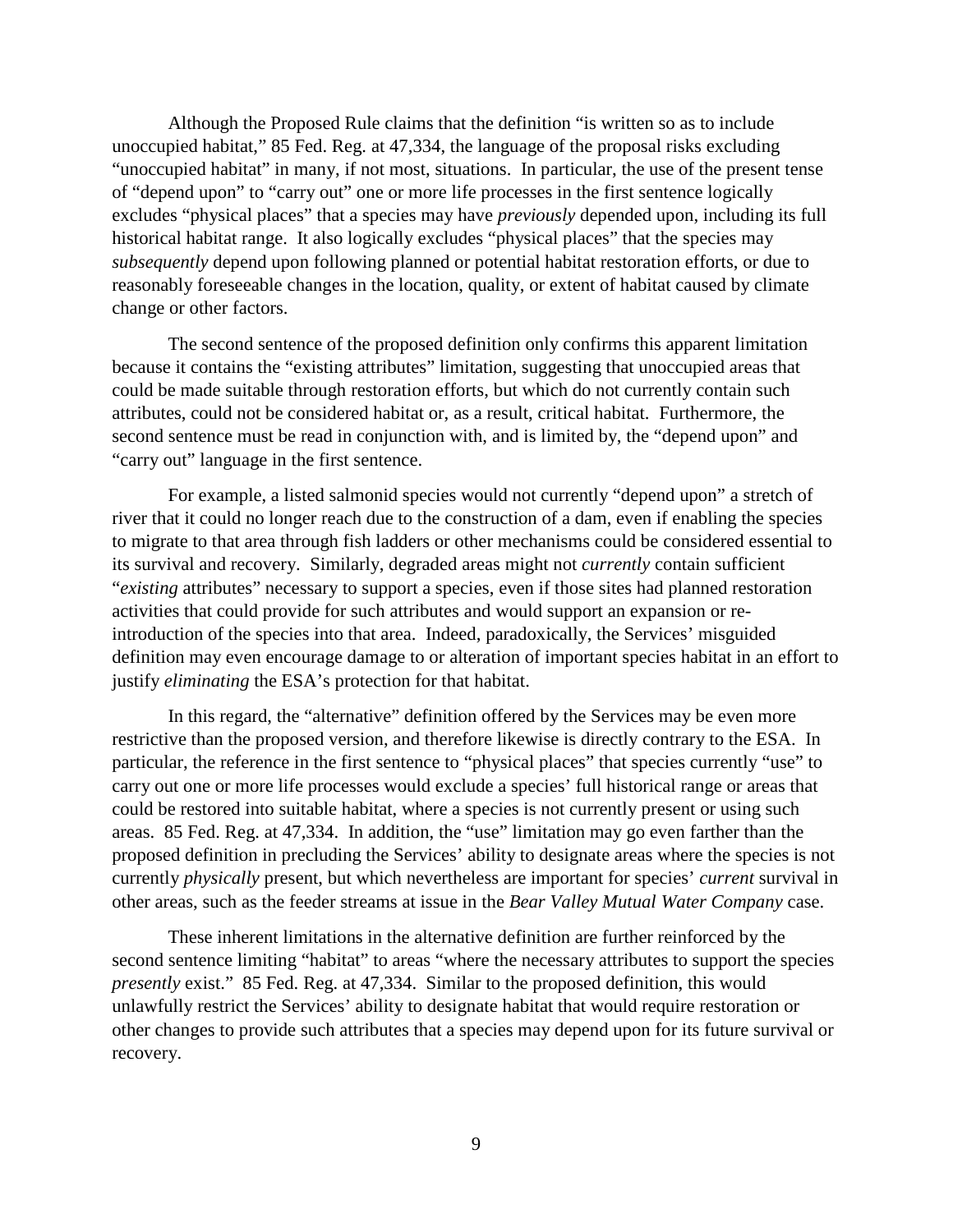Furthermore, because both occupied and unoccupied "critical habitat" are necessarily subsets of "habitat," *Weyerhaeuser*, 139 S. Ct. at 368, any regulatory definition of "habitat" must be broader than both the occupied and unoccupied critical habitat under consideration in the case law discussed in Part I.A above. Yet, instead, the Services' proposed definition of "habitat" is even *narrower* than the ESA's *statutory* definition of "*critical* habitat" and, as discussed above, potentially does not even permit currently unoccupied critical habitat to qualify as "habitat." This interpretation is both impermissible and nonsensical. *See Chevron*, 467 U.S. at 842-43 (court must reject agency regulations that are contrary to clear Congressional intent).

The Proposed Rule also conflicts with the need to protect species from the significant dangers posed by climate change, which are occurring now and likely to become increasingly more prevalent in the foreseeable future. As FWS itself has stated, it currently "faces what portends to be the greatest challenge to fish and wildlife conservation in its history: The earth's climate is changing at an accelerating rate that has the potential to cause abrupt changes in ecosystems and contribute to widespread species extinctions," resulting in "profound impacts on our nation's wildlife and habitats."[8](#page-9-0) For example:

In aquatic environments, evidence is growing that higher water temperatures resulting from climate change are negatively impacting cold- and cool-water fish populations across the country. Warmer winters are changing some birds' migratory patterns. Sooty terns, which nest in the Dry Tortugas off Key West, Florida, are showing up earlier and earlier. Roseate spoonbills, which generally stay in Florida, the Gulf Coast and points south, are now regularly spotted in South Carolina. Record warm seawater is linked to coral reef bleaching in the Florida Keys and Puerto Rico.<sup>[9](#page-9-1)</sup>

Similarly, as FWS has found regarding the Pacific Southwest Region of California, Nevada, and the Klamath Basin:

Climate change brings physical changes that include increasing temperatures, rising sea levels, shifts in ocean currents, altered precipitation patterns and increased flood frequency. These physical effects lead to biological impacts such as changes in the distribution of plant and animals, new species invasions, disease outbreaks, disrupted food webs, and ultimately, increased pressure on fish and wildlife populations. $10$ 

Yet, the Services' proposed definitions would restrict their ability to designate unoccupied critical habitat for a species that may be forced to move to a new area or higher elevation due to climate change, or to return to a restored ecosystem that may provide essential refuge from such threats. This is contrary to the ESA's recovery purposes as well as the

 $\overline{a}$ 

<span id="page-9-0"></span><sup>8</sup> U.S. Fish & Wildlife Serv., "Wildlife, Habitats and Our Changing Climate" (last updated Oct. 13, 2017), https://www.fws.gov/southeast/our-changing-climate/.

<span id="page-9-1"></span> $9$  *Id.* 

<span id="page-9-2"></span><sup>&</sup>lt;sup>10</sup> U.S. Fish & Wildlife Serv., "Climate Change in the Pacific Southwest" (last updated Sept. 18, 2018), https://www.fws.gov/cno/climate.html.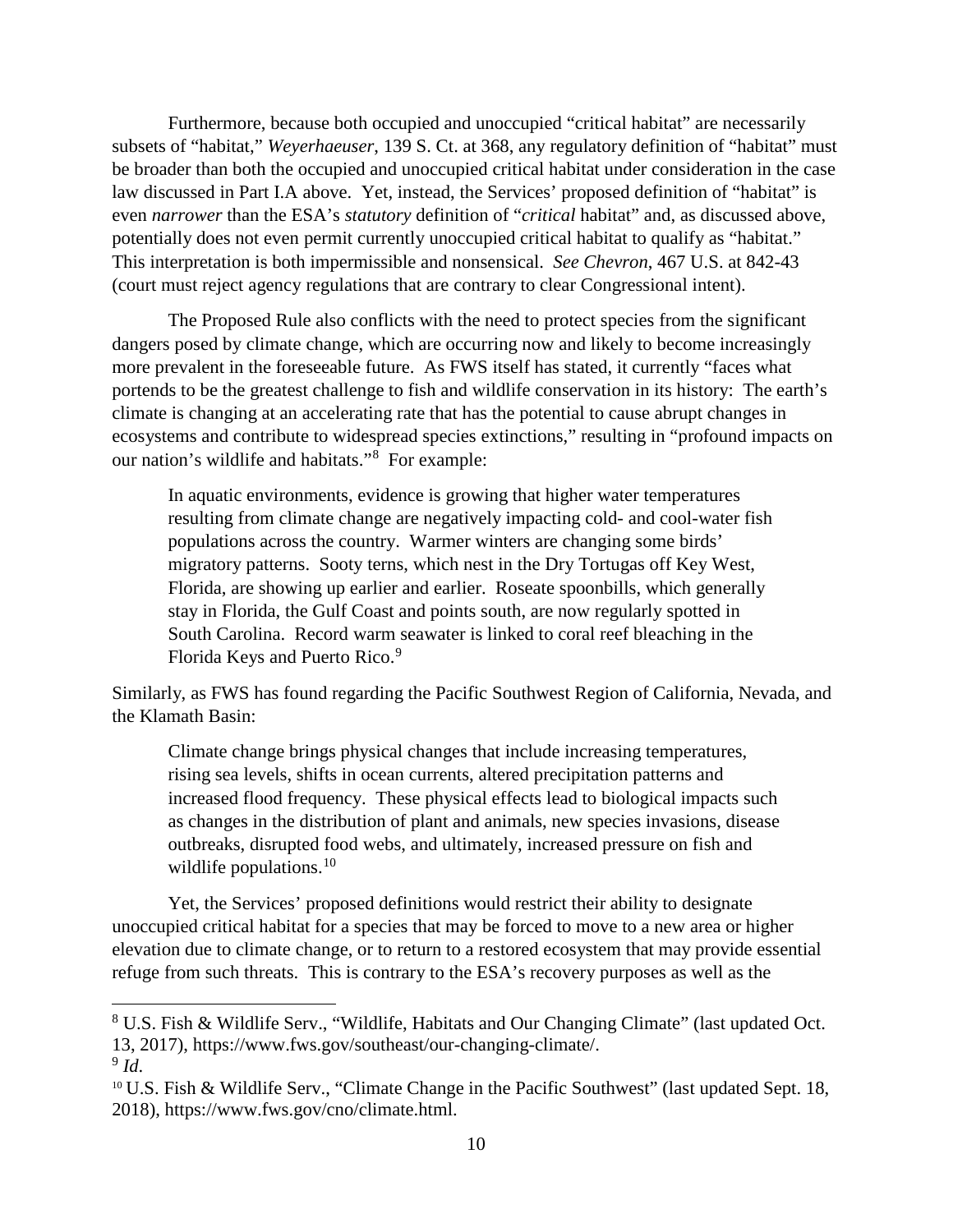applicable case law. The Ninth Circuit, for example, has expressly rejected the assertion that "FWS can only designate habitat that contains essential features at the time the species is listed, not habitat that may become critical in the future because of climate change or other potential factors." *Alaska Oil & Gas Ass'n*, 815 F.3d at 558.

 For all of these reasons, the Proposed Rule is contrary to the plain language and primary purposes of the ESA and must be withdrawn.

### **II. The Services Have Failed to Justify the Proposed Rule Under the APA.**

 The Proposed Rule also arbitrarily stakes its entire justification on the Supreme Court's opinion in *Weyerhaeuser Co. v. U.S. Fish & Wildlife Service*, 139 S. Ct. 361 (2018). *See* 85 Fed. Reg. at 47,334 ("Given this holding in the Supreme Court's opinion in *Weyerhaeuser*, we are proposing to add a regulatory definition of 'habitat.'"). However, that decision was exceedingly narrow and did not—and, in light of the ESA's plain terms, could not—compel the Services to put forward the unduly restrictive definition of "habitat" they now propose. Because the Services have provided no independent justification or explanation for the Proposed Rule, and the Rule contradicts the FWS's existing approach to defining "habitat" on an individual species basis and tailored to their specific life histories, the Services have acted in a manner that is arbitrary and capricious in violation of the APA, 5 U.S.C. § 706(2)(A). *See FCC v. Fox*, 556 U.S. at 515-16 (agency "must display awareness that it is changing position" and must provide "reasoned explanation … for disregarding facts and circumstances that underlay or were engendered by the prior policy"). In addition, the Services have failed to consider the broader implications of the Proposed Rule for administration of the ESA, which likewise is contrary to the APA. *See State Farm*, 463 U.S. at 43 (agency's failure to "consider an important aspect of the problem" is arbitrary and capricious).

In *Weyerhaeuser*, the Supreme Court held only that an area cannot be designated as "critical habitat" for a listed species unless it is also "habitat for that species." *Weyerhaeuser*, 139 S. Ct. at 368. In so holding, the Court offered no guidance on what it means for an area to qualify as "habitat," except to say that habitat is necessarily "a larger category" than "critical habitat." *Id.* at 368-69. The Court noted that no lower court had squarely ruled on whether the critical habitat unit at issue in that case qualified as "habitat" for the dusky gopher frog, and accordingly it remanded the matter to allow a lower court to address that question in the first instance. *Id.* at 368-70. Notably, FWS maintained before the Court that the unit at issue was in fact habitat for the dusky gopher frog and supported that conclusion by pointing to the agency's longstanding practice of approaching habitat on a species-by-species basis, including areas necessary for a species' survival and recovery. *See* Brief for the Federal Respondents, 2018 WL 3238924, \*25-28.

The Services' new proposed definitions of "habitat" conflict with this longstanding, recovery-focused approach to defining habitat. The Services have failed even to acknowledge this change in position, let alone provide any reasoned justification for doing so in light of the ESA's broad conservation purposes. While it may be possible for the Services to adopt a definition of 'habitat' that is not inconsistent with the ESA and which allows for the kind of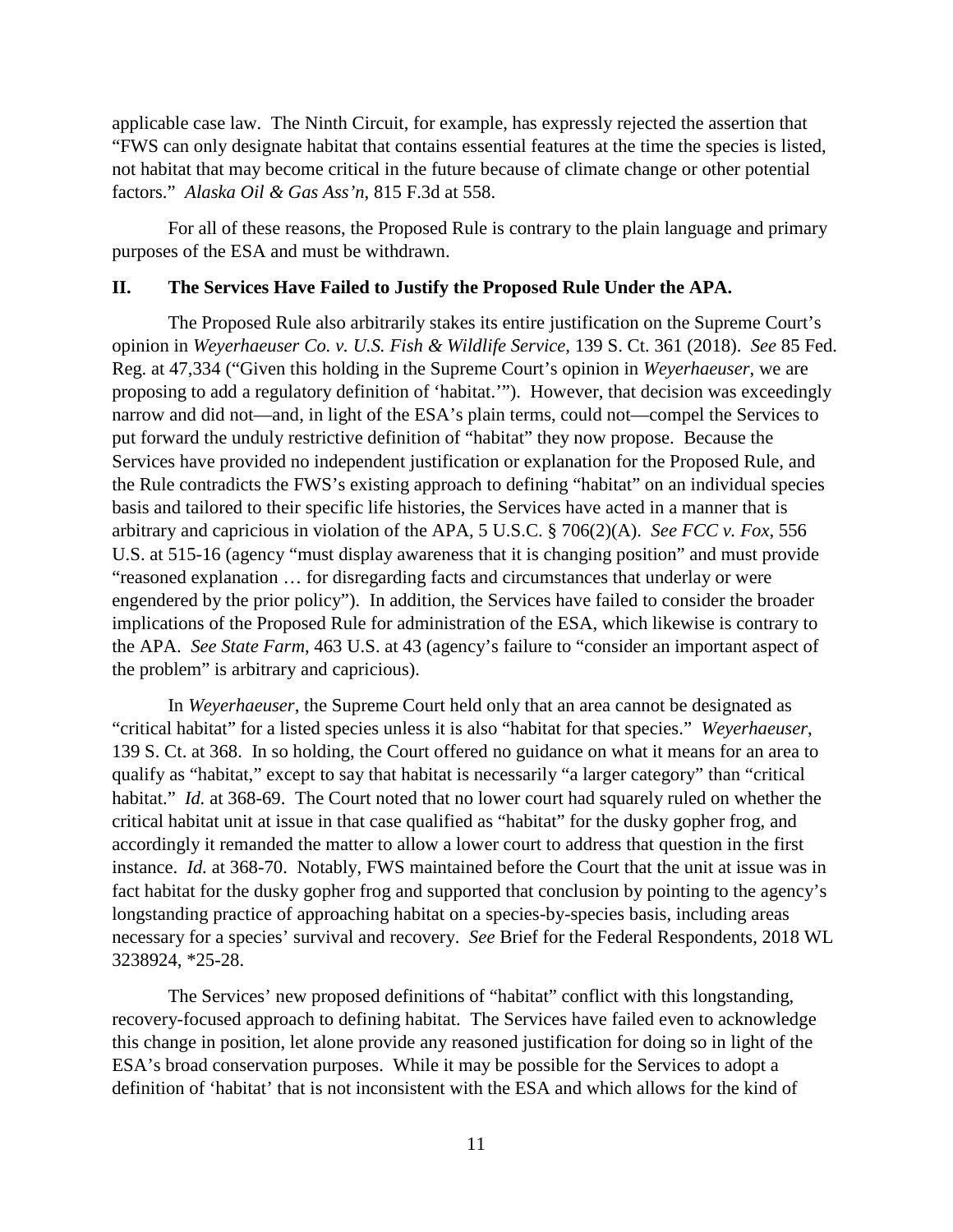case-by-case application that FWS has historically engaged in, the Proposed Rule meets neither test. As such, the Proposed Rule is arbitrary and capricious and in violation of the APA. *FCC v. Fox*, 556 U.S. at 515-16.

The Services have also failed to consider that their proposed limitations on the definition of "habitat," and the resulting restrictions on the type and extent critical habitat designated under Section 4, could have serious implications for how the Services implement and carry out their duties under other sections of the ESA, again undermining the ESA's core purposes. For example, by reducing the amount and type of critical habitat that can be designated in the first instance, the Proposed Rule would make it less likely that a federal agency action or permit approval will adversely affect critical habitat and thus trigger the need for reasonable and prudent alternatives under Section 7. 16 U.S.C. § 1536. The proposed definition also could impact listing decisions under Section 4, given that the first factor considered by the Services in determining whether to list a species as endangered or threatened is "the present or threatened destruction, modification, or curtailment of [the species'] *habitat* or range." *Id*. § 1533(a)(1)(A) (emphasis added). The definition also could hamper the Services' recovery planning efforts by restricting the amount of "habitat" that the Services may acquire and restore to enable species to return to their historic range. Yet nowhere in the Proposed Rule do the Services even consider any of these potential implications of the new proposed definition of "habitat."

 For all of these reasons, the Proposed Rule is arbitrary and capricious and contrary to the requirements of the APA and the ESA and must be withdrawn.

## **III. The Services Cannot Categorically Exclude the Proposed Rule from Environmental Review under NEPA.**

## **A. Statutory Background.**

 $\overline{\phantom{a}}$ 

NEPA "is our basic national charter for protection of the environment." 40 C.F.R. § 1500.1(a).<sup>11</sup> Congress enacted NEPA in 1969 to "establish a national policy for the environment ... and to create and maintain conditions under which man and nature can exist in productive harmony and fulfill the social, economic, and other requirements of present and future generations of Americans." 42 U.S.C. § 4321. NEPA has two fundamental purposes: (1) to guarantee that agencies take a "hard look" at the consequences of their actions before the actions occur by ensuring that "the agency, in reaching its decision, will have available, and will carefully consider, detailed information concerning significant environmental impacts;" and (2) to ensure that "the relevant information will be made available to the larger audience that may

<span id="page-11-0"></span> $11$  On July 16, 2020, the Council on Environmental Quality ("CEO") finalized an update to its 1978 regulations implementing NEPA, which takes effect on September 14, 2020. 85 Fed. Reg. 43,304 (July 16, 2020). According to this rule, for NEPA reviews that have already began "before the final rule's effective date, agencies may choose whether to apply the revised regulations or proceed under the 1978 regulations and their existing agency NEPA procedures. Agencies should clearly indicate to interested and affected parties which procedures it is applying for each proposed action." *Id*. at 43,340. Here, the Services' Proposed Rule cites only the language of the 1978 regulations. *See* 85 Fed. Reg. at 47,336.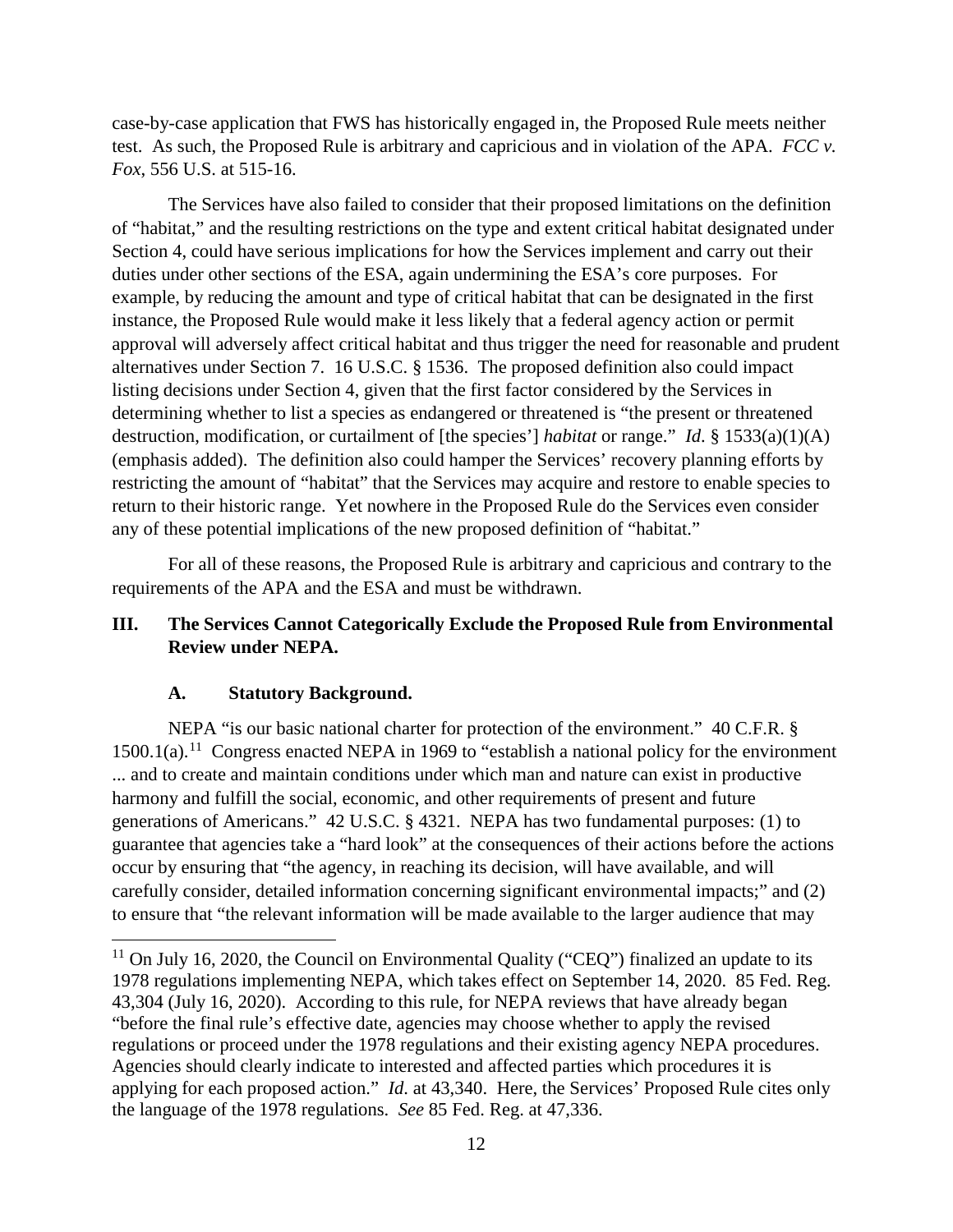also play a role in both the decision making process and the implementation of that decision." *Robertson v. Methow Valley Citizens Council*, 490 U.S. 332, 349–50 (1989).

To achieve these purposes, NEPA requires the preparation of a detailed environmental impact statement ("EIS") for any "major federal action significantly affecting the quality of the human environment." 42 U.S.C. § 4332(2)(C). NEPA's implementing regulations broadly define such actions to include "new or revised agency rules, regulations, plans, policies, or procedures." 40 C.F.R. § 1508.18. In taking a "hard look," NEPA requires federal agencies to consider the direct, indirect, and cumulative impacts of their proposed actions. *Diné Citizens Against Ruining Our Environment v. Bernhardt*, 923 F.3d 831, 837 (10th Cir. 2019); 40 C.F.R. §§ 1508.7, 1508.8(a)–(b).

Only in "certain narrow instances" is an agency excused from preparing a preliminary environmental assessment or an EIS by invoking a categorical exclusion. *See Coal. of Concerned Citizens to Make Art Smart v. Fed. Transit Admin.,* 843 F.3d 886, 902 (10th Cir. 2016) (citing 40 C.F.R. § 1508.4). Agencies may invoke a categorical exclusion only for "a category of actions which do not individually or cumulatively have a significant effect on the human environment and which have been found to have no such effect in procedures adopted by a Federal agency in implementation of [NEPA] regulations." 40 C.F.R. § 1508.4; *see also id.* § 1507.3(b)(2)(ii). When adopting such procedures, an agency "shall provide for extraordinary circumstances in which a normally excluded action may have a significant environmental effect," *id.* § 1508.4, in which case an environmental assessment or EIS is required.

## **B. The Proposed Rule Does Not Qualify for a Categorical Exclusion from NEPA.**

In its Proposed Rule, the Services state that they "anticipate" that the categorical exclusion in 43 C.F.R. § 46.210(i) "applies to the proposed regulation changes." 85 Fed. Reg. at 47,336. As noted above, that categorical exclusion only covers "[p]olicies, directives, regulations, and guidelines: that are of an administrative, financial, legal, technical, or procedural nature." 43 C.F.R. § 46.210(i). The Services also cite a similar categorical exclusion in NMFS' NEPA procedures for "preparation of policy directives, rules, regulations, and guidelines of an administrative, financial, legal, technical, or procedural nature." 85 Fed. Reg. at 47,336. At the same time, the Services also claim that they are "continuing to consider the extent to which this proposed regulation may have a significant impact on the human environment," and that any such NEPA analysis will be completed "before finalizing this regulation." *Id.*

However, the suggestion that the Proposed Rule is subject to a categorical exclusion under NEPA, or that the Services may complete an environmental analysis at a later date, is contrary to the requirements of NEPA and its implementing regulations. The new proposed definition of "habitat" is not a regulation "of an administrative, financial, legal, technical, or procedural nature."[12](#page-12-0) Instead, this substantive proposal would significantly affect the frequency, extent, location and type of critical habitat for endangered and threatened species. It therefore

l

<span id="page-12-0"></span> $12$  Indeed, the Office of Information and Regulatory Affirms determined that the Proposed Rule was a "significant regulatory action" under Executive Order 12866. *See* 85 Fed. Reg. at 47,335.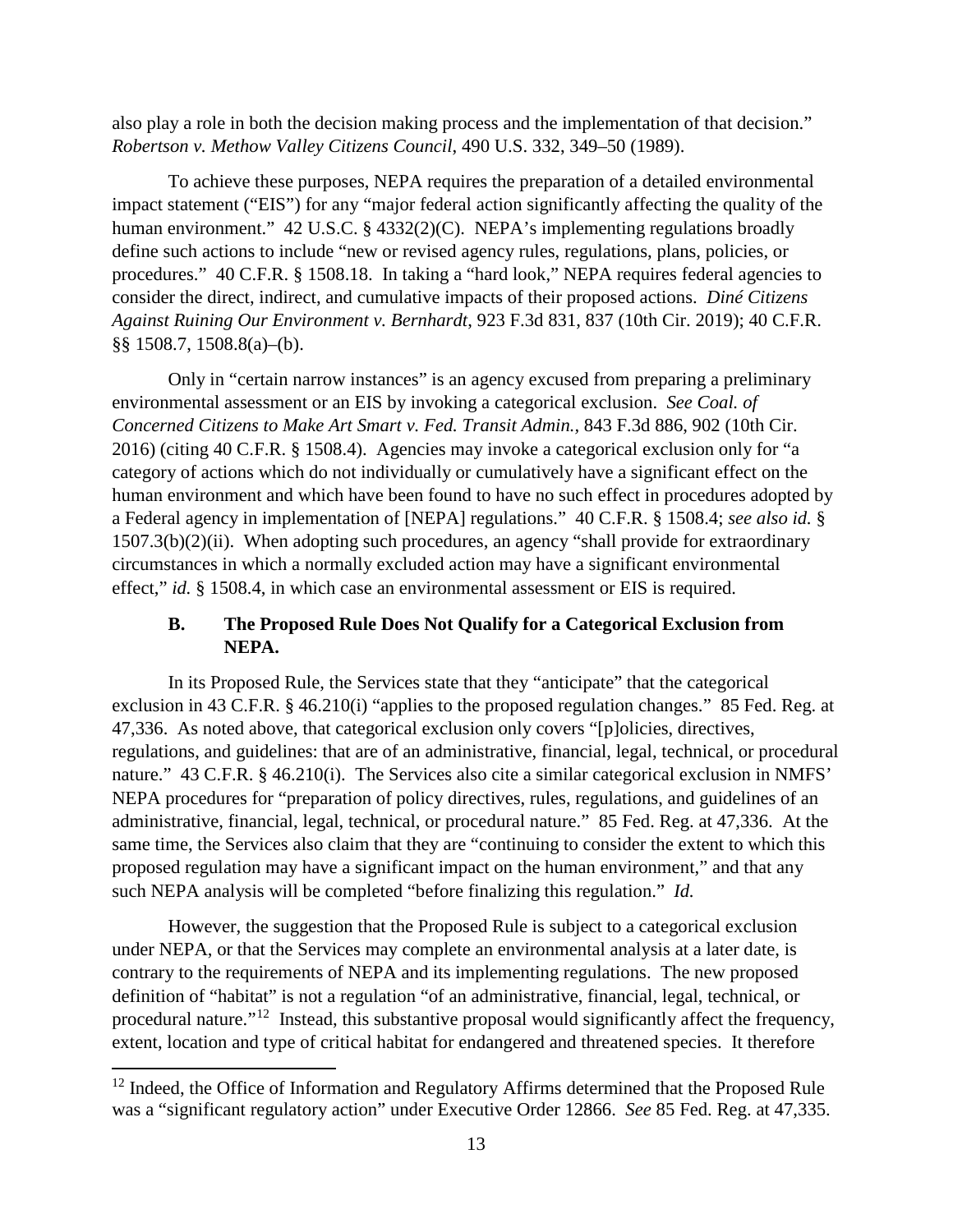indisputably qualifies as a "major federal action significantly affecting the quality of the … environment." 42 U.S.C.§ 4332(2)(C).

Among the factors an agency must consider in determining whether an action may significantly affect the environment, thus warranting the preparation of an EIS, is "[t]he degree to which the action may adversely affect an endangered or threatened species or its [critical] habitat" under the ESA. 40 C.F.R. § 1508.27(b)(9). And, as the Ninth Circuit has stated, the presence of just "one of these factors may be sufficient to require the preparation of an EIS in appropriate circumstances." *Ocean Advocates v. U.S. Army Corps of Eng'rs*, 402 F.3d 846, 865 (9th Cir. 2005). Similarly, even if the Proposed Rule could properly be categorized as an administrative or technical change (which it cannot), "extraordinary circumstances," including significant impacts on listed species and critical habitat and violations of the ESA, preclude the application of a categorical exclusion from NEPA in this case. *See* 43 C.F.R. § 46.215(h)-(i).

As discussed above, the Proposed Rule will have significant, adverse environmental impacts on endangered and threatened species and their habitat in several ways. In particular, the proposed definition of "habitat" will severely restrict the Services' ability to designate critical habitat for endangered and threatened species by imposing new conditions that limit the frequency, extent, location, and type of habitat that may be designated. This poses significant threats to species: (1) that are now limited to just a small fraction of their historic range, (2) whose habitat has been degraded and would require restoration efforts to provide the attributes necessary to support the species' survival and later recovery, and (3) that may need to move to new areas due to climate change or other natural and human-caused factors. The reduction in areas considered "habitat" means that fewer areas will be protected as "critical habitat," which will reduce species' ability to survive and recover and no longer need the protections of the ESA.

Because of these significant environmental impacts on imperiled species and their habitat, the Proposed Rule does not qualify for a categorical exclusion from NEPA. Moreover, as the Ninth Circuit has frequently stated in NEPA cases, it is "not appropriate to defer consideration" of impacts to a future date "when meaningful consideration can be given now." *See Kern v. U.S. Bureau of Land Mgmt*., 284 F.3d 1062, 1075 (9th Cir. 2002). Thus, if the Services desire to proceed with this rulemaking, they must first prepare and circulate a draft EIS for public review and comment prior to finalization of the proposal.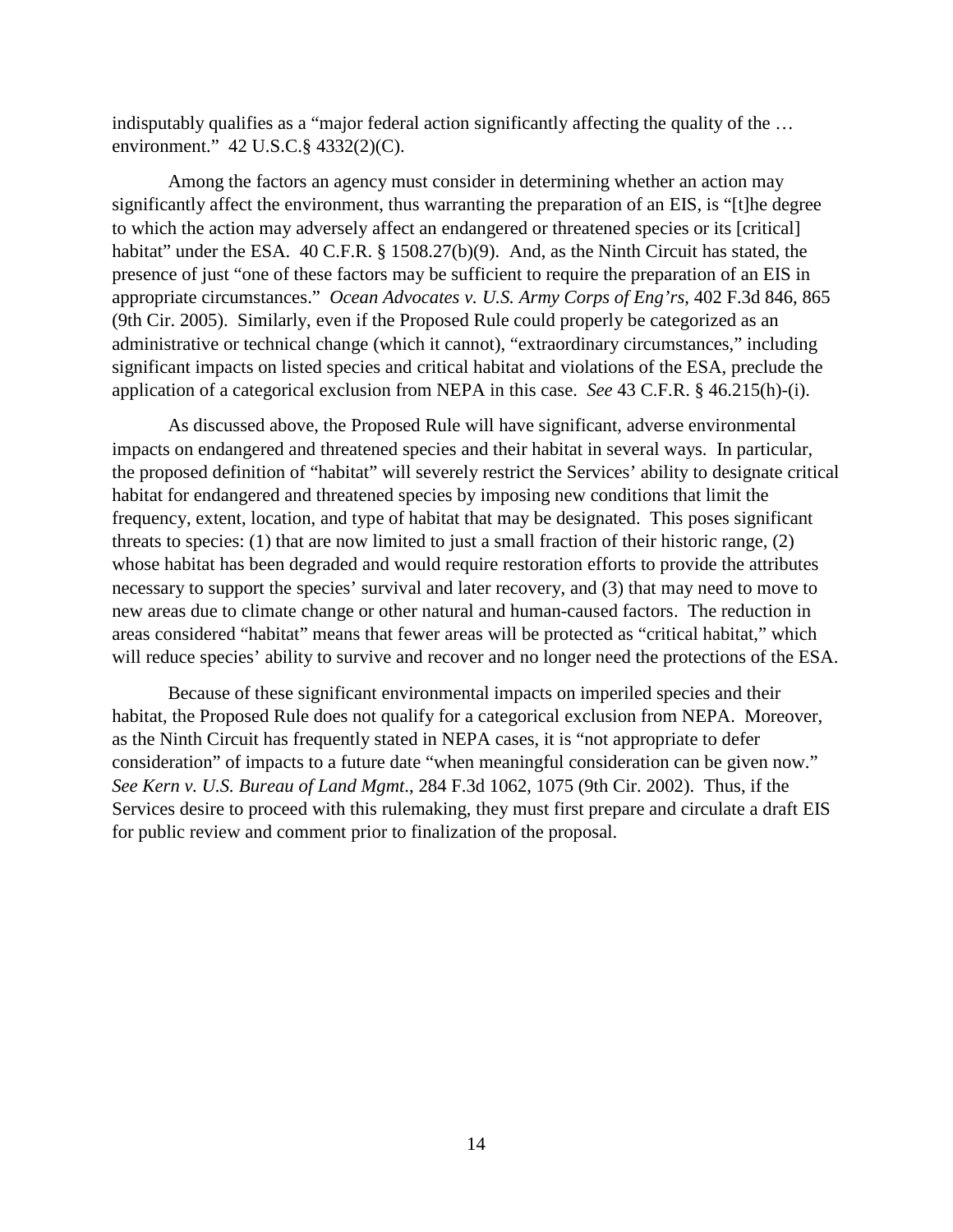#### **CONCLUSION**

The Proposed Rule is yet another attempt by the Services to chip away at the ESA's essential protections for endangered and threatened species and their habitat. The Services must abandon this proposal and instead focus on addressing the threats posed by habitat degradation and climate change in order to fulfill the ESA's purposes of affording imperiled species the "highest of priorities" and providing for their recovery. *Hill*, 437 U.S. at 174, 194.

Sincerely,

XAVIER BECERRA BRIAN E. FROSH Attorney General of California Attorney General of Maryland

/s/ George Torgun /s/ Steven J. Goldstein GEORGE TORGUN STEVEN J. GOLDSTEIN TARA MUELLER Special Assistant Attorney General Deputy Attorneys General Office of the Attorney General DAVID A. ZONANA 200 Saint Paul Place, 20th Floor Supervising Deputy Attorney General Baltimore, Maryland 21202 1515 Clay Street, 20th Floor Telephone: (410) 576-6414 Oakland, CA 94612-0550 Email: sgoldstein@oag.state.md.us Telephone: (510) 879-1002 E-mail: George.Torgun@doj.ca.gov *Attorneys for the State of Maryland* 

*Attorneys for the State of California*

MAURA HEALEY WILLIAM TONG Attorney General of Massachusetts Attorney General of Connecticut

/s/ Matthew Ireland /s/ Daniel M. Salton MATTHEW IRELAND MATTHEW I. LEVINE TURNER SMITH DANIEL M. SALTON Assistant Attorneys General Assistant Attorneys General Office of the Attorney General Office of the Attorney General Environmental Protection Division P.O. Box 120 One Ashburton Place, 18th Floor 55 Elm Street Boston, MA 02108 Hartford, CT 06141-0120 Telephone: (617) 727-2200 Telephone: (860) 808-5250 E-mail: Matthew.Ireland@mass.gov Email: Daniel.Salton@ct.gov E-mail: Turner.Smith@mass.gov

*Attorneys for the Commonwealth of Massachusetts* 

*Attorneys for the State of Connecticut*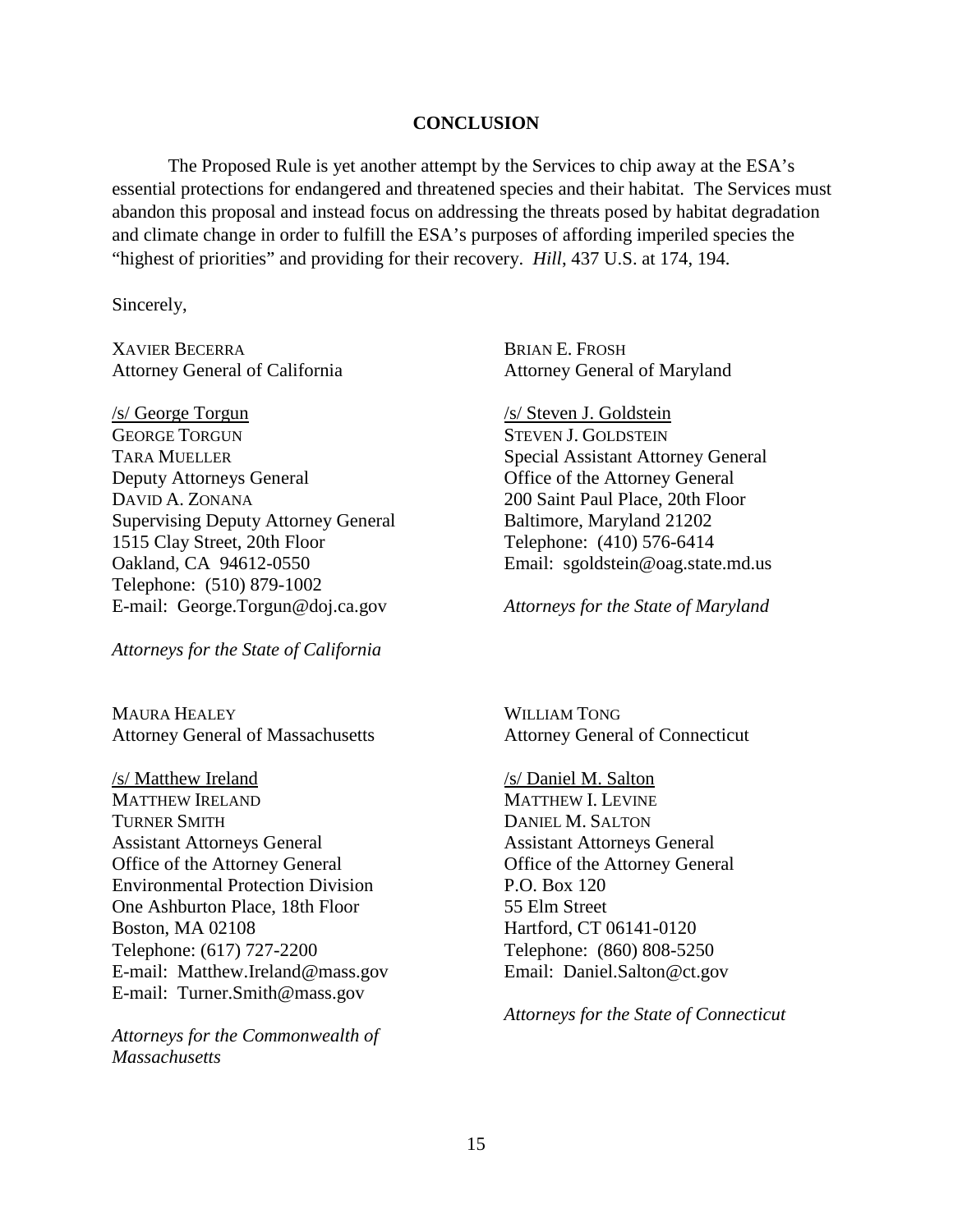KWAME RAOUL **JOSHUA H. STEIN** 

/s/ Jason E. James /s/ Amy L. Bircher JASON E. JAMES AMY L. BIRCHER Assistant Attorney General Special Deputy Attorney General MATTHEW J. DUNN SCOTT A. CONKLIN Chief, Environmental Enforcement/Asbestos Assistant Attorney General Litigation Division North Carolina Department of Justice Office of the Attorney General 114 W. Edenton Street Environmental Bureau Raleigh, NC 27603 69 West Washington St., 18th Floor Telephone: (919) 716-6400 Chicago, IL 60602 Email: abircher@ncdoj.gov Telephone: (312) 814-0660 Email: sconklin@ncdoj.gov Email: jjames@atg.state.il.us

*Attorneys for the State of Illinois*

FOR THE PEOPLE OF THE STATE OF MICHIGAN GURBIR S. GREWAL

/s/ Nathan A. Gambill NATHAN A. GAMBILL /s/ Kristina Miles Assistant Attorney General KRISTINA MILES Environment, Natural Resources, Deputy Attorney General P.O. Box 30755 R.J. Hughes Justice Complex<br>
Lansing. MI 48909 P.O. Box 093 Lansing, MI  $48909$ Telephone: (517) 335-7664 Trenton, NJ 08625 Email: gambilln@michigan.gov (609) 376-2804

*Attorneys for the People of the State of Michigan Attorneys for the State of New Jersey*

AARON D. FORD HECTOR BALDERAS

/s/ Tori N. Sundheim /s/ William Grantham TORI N. SUNDHEIM WILLIAM GRANTHAM Deputy Attorney General Assistant Attorney General Office of the Attorney General 201 Third St. NW, Suite 300 100 North Carson Street Albuquerque, NM 87102 4 Carson City, Nevada 89701-4717 Telephone: (505) 717-3520 Telephone: (775) 684-1219 E-Mail: wgrantham@nmag.gov Fax: (775) 684-1180 Email: tsundheim@ag.nv.gov *Attorneys for the State of New Mexico* 

*Attorneys for the State of Nevada*

Attorney General of Illinois Attorney General of North Carolina

*Attorneys for the State of North Carolina* 

Attorney General of New Jersey

and Agriculture Division Environmental Permitting and Counseling Email: Kristina.Miles@law.njoag.gov

Attorney General of Nevada Attorney General of New Mexico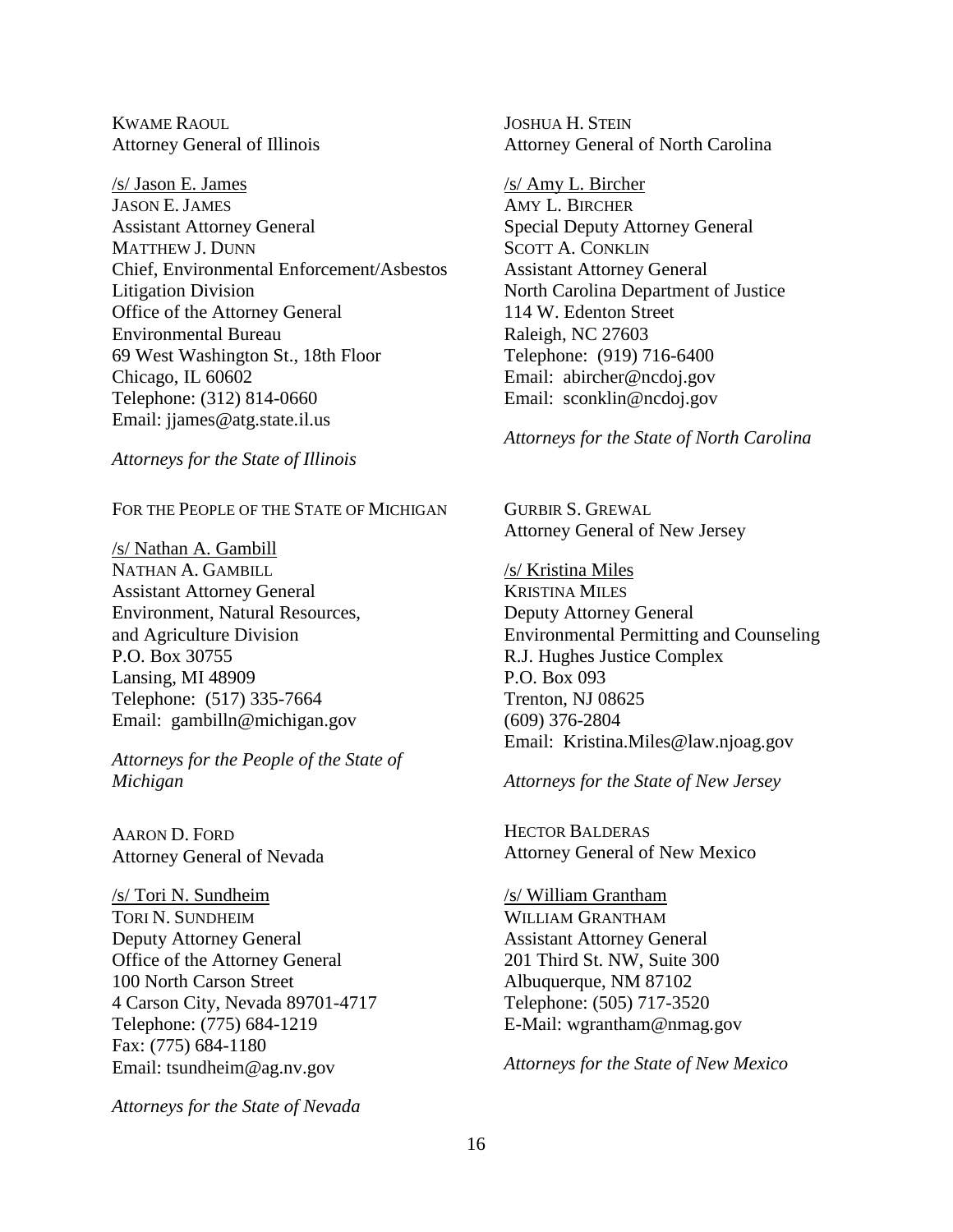LETITIA JAMES JOSH SHAPIRO

/s/ Laura Mirman-Heslin /s/ Aimee D. Thomson LAURA MIRMAN-HESLIN AIMEE D. THOMSON Assistant Attorney General Deputy Attorney General TIMOTHY HOFFMAN ANN R. JOHNSTON Senior Counsel Senior Deputy Attorney General **JENNIFER NALBONE Office of Attorney General** Environmental Scientist 1600 Arch Street, Suite 300 Office of the Attorney General Philadelphia, PA 19103 Environmental Protection Bureau Telephone: (267) 940-6696 28 Liberty Street Email: athomson@attorneygeneral.gov New York, NY 10005 *Attorneys for the Commonwealth of* Telephone: (212) 416-6091 *Pennsylvania* Email: Laura.Mirman-Heslin@ag.ny.gov

*Attorneys for the State of New York*

Attorney General of Oregon /s/ Gregory S. Schultz

**AUL GARRAHAN** Special Assistant Attorney General Attorney-in-Charge Charge Charge Charge Charge Charge Charge Charge Charge Charge Charge Charge Charge Charge Charge Charge Charge Charge Charge Charge Charge Charge Charge Charge Charge Charge Charge Charge Charge Charge THE STEVE NOVICK<br>
STEVE NOVICK<br>
Special Assistant Attorney General<br>
Providence, RI 02903 Special Assistant Attorney General Providence, RI 02903<br>
Natural Resources Section Telephone: (401) 274-4400<br>
Crazon Department of Justice Email: gschultz@riag.ri.gov Oregon Department of Justice 1162 Court Street NE *Attorneys for the State of Rhode Island* Salem, OR 97301-4096 Telephone: (503) 947-4593 Email: Steve.Novick@doj.state.or.us ROBERT W. FERGUSON

THOMAS J. DONOVAN, JR. AURORA JANKE Attorney General of Vermont Assistant Attorney General

RYAN P. KANE<br>Office of the Attorney General 800 5th Ave Ste. 2000 TB-14<br>Seattle Washington 98104-31 Office of the Attorney General<br>
109 State Street Telephone: (206) 233-3391<br>
Montpelier, VT 05602 Email: Aurora.Janke@atg.wa.gov<br>
Telephone: (802) 828-3171

*Attorneys for the State of Vermont*

Attorney General of New York Attorney General of Pennsylvania

PETER F. NERONHA ELLEN F. ROSENBLUM Attorney General of Rhode Island

/s/ Steve Novick GREGORY S. SCHULTZ

Attorney General of Washington *Attorneys for the State of Oregon* 

/s/ Aurora Janke Vashington Attorney General's Office<br> *Nashington Attorney General's Office*<br>
Environmental Protection Division<br>
2006 5th Ave Sta 2000 TP 14

Email: ryan.kane@vermont.gov *Attorneys for the State of Washington*